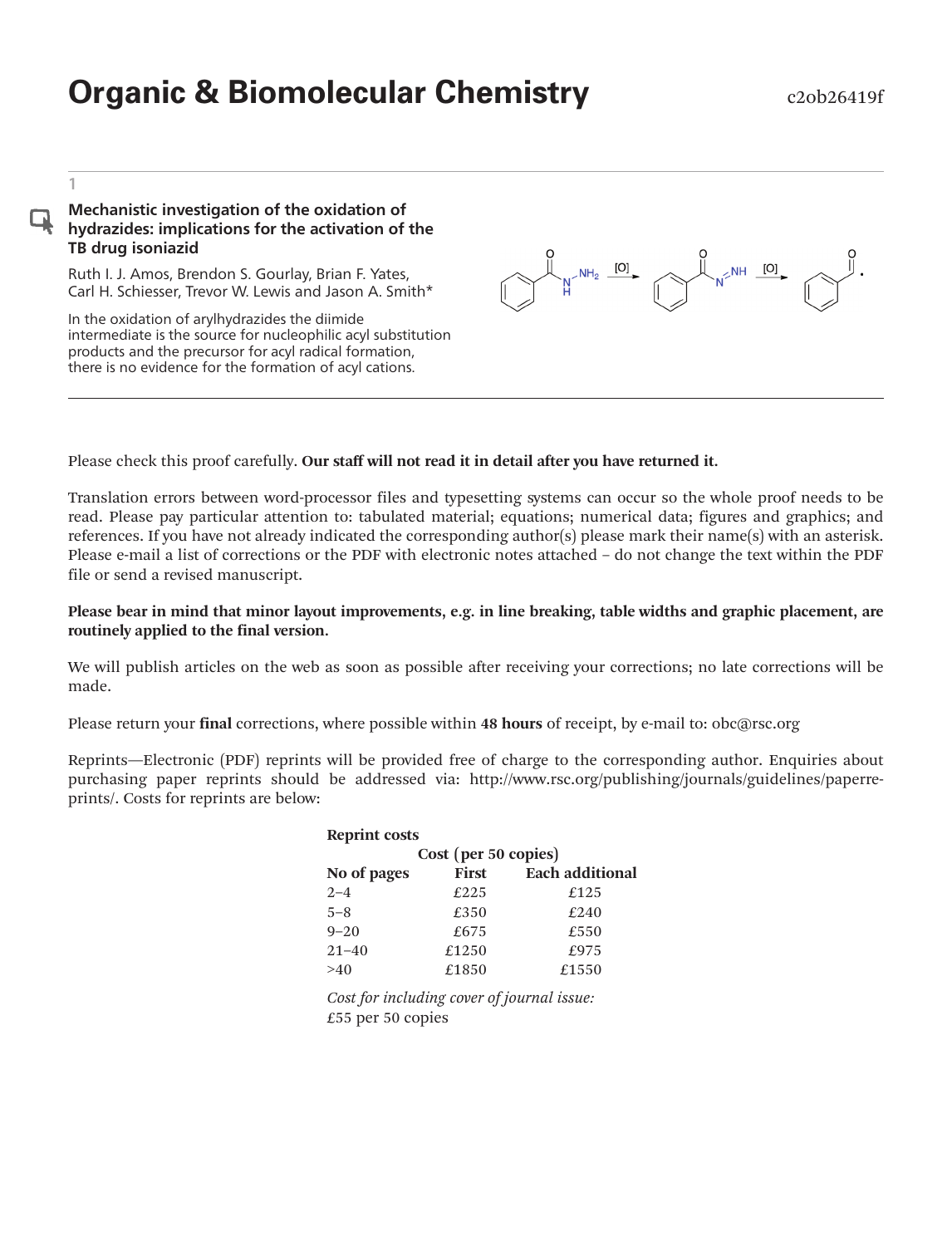## The Royal Society of Chemistry

## Proofs for Correction OBC

Dear Author,

Paper No. c2ob26419f

Please check the proofs of your paper carefully, paying particular attention to the numerical data, tables, figures and references.

When answering the queries below please ensure that any changes required are clearly marked on the proof. There is no need to e-mail your answers to the queries separately from the rest of your proof corrections.

Editor's queries are marked like this  $[Q1, Q2, \ldots]$ , and for your convenience line numbers are indicated like this [5, 10, 15, … ].

Many thanks for your assistance.

| Query                                                                                                                                                                                                            | Remarks |
|------------------------------------------------------------------------------------------------------------------------------------------------------------------------------------------------------------------|---------|
| Q1 For your information: You can cite this article before you<br>receive notification of the page numbers by using the fol-<br>lowing format: (authors), Org. Biomol. Chem., (year), DOI:<br>10.1039/c2ob26419f. |         |
| Q2 Please carefully check the spelling of all author names.<br>This is important for the correct indexing and future cita-<br>tion of your article. No late corrections can be made.                             |         |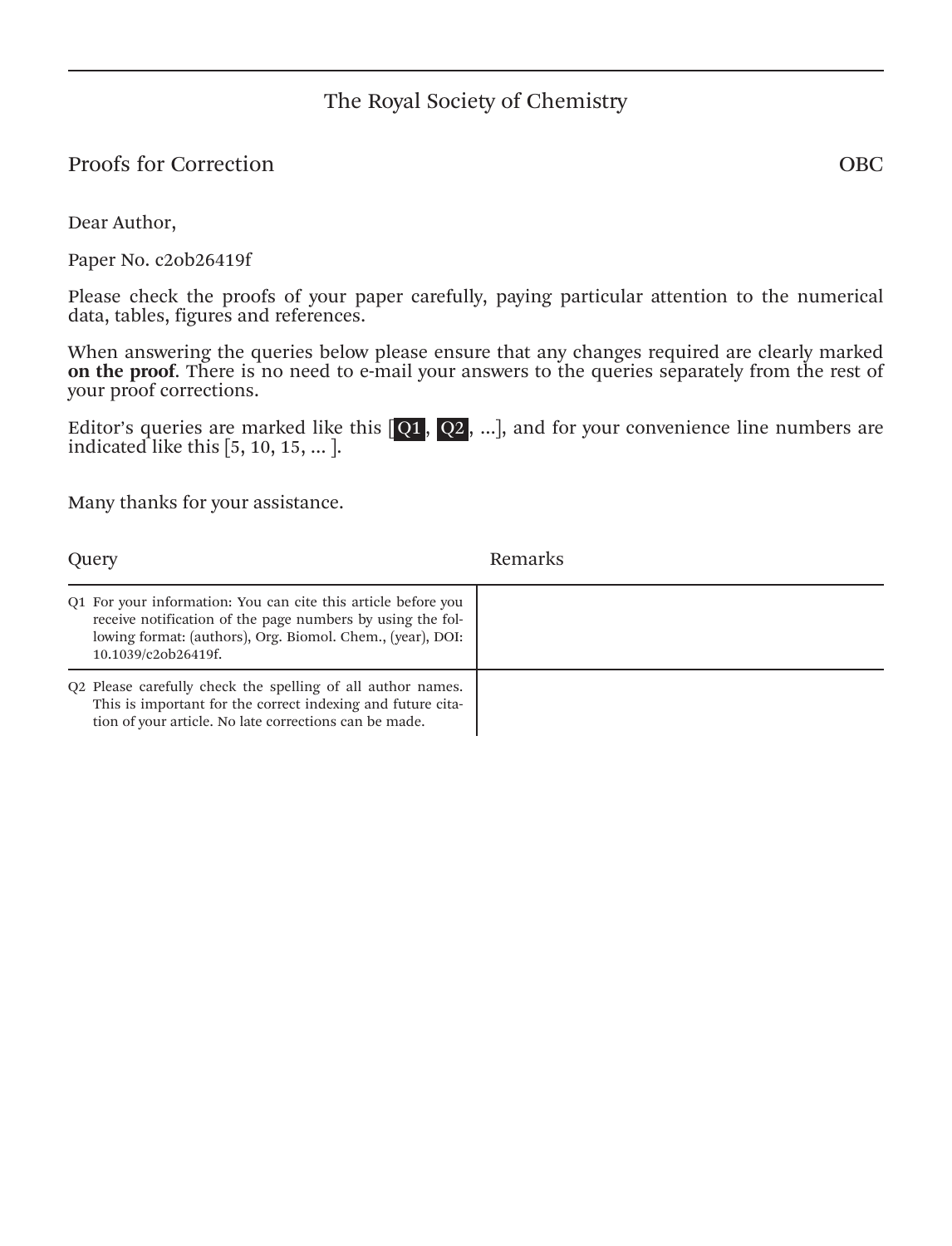# Organic &<br>Biomolecular Chemistry Chemistry Chemistry

1

5

10

 $102$ 

20

PAPER [Dynamic Article Links](http://dx.doi.org/10.1039/c2ob26419f) View Online / Journal Homepage

 $10$ 

15

20

1

5

Cite this: DOI: 10.1039/c2ob26419f

## Mechanistic investigation of the oxidation of hydrazides: implications for the activation of the Q1 TB drug isoniazid†

Ruth I. J. Amos,<sup>a,b</sup> Brendon S. Gourlay,<sup>a</sup> Brian F. Yates,<sup>a</sup> Carl H. Schiesser,<sup>b,c</sup> Trevor W. Lewis<sup>a</sup> and Jason A. Smith\*<sup>a,b</sup>

the mechanism of isoniazid resistance in Mycobacterium tuberculosis.

Aryl hydrazides are oxidised to acyl radicals through a mechanism involving diimide intermediates that are prone to nucleophilic acyl substitution. This oxidation occurs regardless of the oxidant involved, however there is no evidence that the acyl radical formed undergoes further oxidation to the corresponding acylium ion, even in the presence of strong oxidants. This study may provide insight into

Received 20th July 2012, Accepted 8th November 2012 DOI: 10.1039/c2ob26419f

<www.rsc.org/obc>

#### Introduction 25

Isoniazid, (1, Scheme 1) the hydrazide of isonicotinic acid, is a commonly used antibiotic against Mycobacterium tuberculosis.<sup>1</sup> As resistance to the frontline antibiotics isoniazid, ethambu-

tol, rifamycin and pyrazinamide increases, an understanding of the mode of action and mechanisms of resistance are key to the development of new antibiotics for multi-drug resistant tuberculosis (MDR-TB). $^{2}$  Isoniazid acts by inhibiting the fatty acid synthesis pathway of Mycobacterium tuberculosis, effectively preventing the production of mycolic acid required for cell capsule synthesis.<sup>3</sup> The target enzyme is InhA, an enoylacyl carrier protein.<sup>3,4</sup> Sacchetini elucidated the structure of the inhibitor in the active site of the enzyme InhA and found it to be an isonicotinic acyl-NADH adduct  $(2,$  Scheme  $1$ ,<sup>5</sup> confirming that a reactive intermediate from isoniazid and  $NAD^+$  (3, Scheme 1) combine to give the true inhibitor of the bacterium. As a consequence, isoniazid requires activation in order to react with  $NAD<sup>+</sup>$  and be effective against the bacterium (Scheme 1).<sup>5</sup> 30 35 40

The activation of isoniazid was postulated to involve a free radical and this hypothesis was supported by electron spin resonance (ESR) spectroscopy studies. $6,7$  In the bacterium this activation is performed by the catalase-peroxidase enzyme KatG, therefore, oxidation of isoniazid plays an important role 45

55



Scheme 1 Isoniazid (1) combines with NAD<sup>+</sup> (3) under oxidative conditions to form the true inhibitor of InhA 2.

in this process.5,6 In many drug resistant strains of the bacterium, activation is inhibited as a result of a single amino acid residue change (S315T) in the KatG enzyme that appears to slightly contract the ligand access channel to the active site.<sup>8</sup> Investigations into the mechanism of oxidation of isoniazid may give insight into drug resistance and provide new leads in the development of more effective antibiotics for MDR-TB.

Very little was known about the mechanism for the oxidation of hydrazides, although it was well established that an electrophilic species is generated and has been exploited for nucleophilic acyl substitution reactions.<sup>9,10</sup> The oxidation of hydrazides to give carboxylic acids in water, and esters in 55

<sup>50</sup>

<sup>&</sup>lt;sup>a</sup>School of Chemistry, University of Tasmania, Hobart, Australia. E-mail: Jason.Smith@utas.edu.au; Fax: +613 6226 2858; Tel: +613 6226 2182 <sup>b</sup>Australian Research Council Centre of Excellence for Free Radical Chemistry and Biotechnology, Australia

<sup>&</sup>lt;sup>c</sup>School of Chemistry and Bio21 Molecular Science and Biotechnology Institute, The University of Melbourne, Victoria, 3010, Australia

<sup>†</sup>Electronic supplementary information (ESI) available. See DOI: 10.1039/ c2ob26419f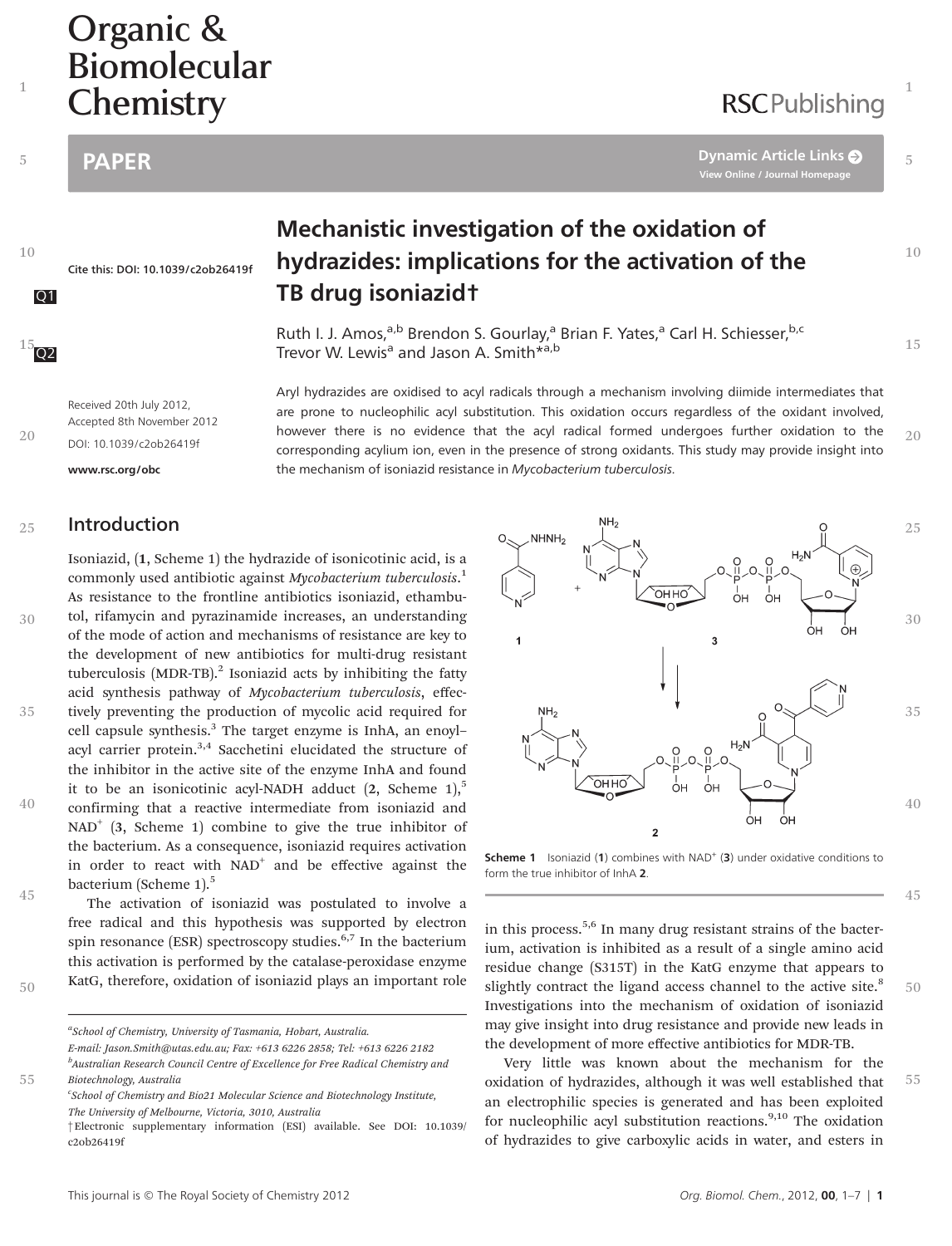

20

25

30

35

the presence of alcohols is well known. However, there would appear to be some inconsistencies surrounding the mechanism of this transformation. $9-12$  Some studies invoke the presence of diimide intermediates (4) during the oxidation of hydrazides  $(5)^{11,12}$  and the possibility of nucleophilic acyl substitution of these intermediates (Scheme 2). However, it seems generally accepted in the literature that an acylium ion (6), or acyl cation, could be formed by oxidation, leading to carboxylic acids when the oxidation is carried out in water, and ester formation in the presence of alcohols. $9,10$  Recently it has been shown unequivocally that the oxidation of benzhydrazide forms acyl radicals  $(7, R = H).$ <sup>13</sup> Preliminary investigations supported this observation and showed that isoniazid also forms an acyl radical $14$  but the involvement of an acylium ion in the oxidation of hydrazides is ambiguous.

Given the conflicting mechanisms previously proposed, an investigation into the oxidation of hydrazides was initiated to answer these questions. The results of this mechanistic study, involving both laboratory-based and computational techniques, provides some insight into possible mechanisms of drug resistance in S315T TB.

#### 40

45

50

55

#### **Results**

#### Trapping of acyl radicals

Initial experiments on the oxidation of the phenyl derivative of isoniazid, benzhydrazide (8, Scheme 3), used the benzothiazolium ion reported by Minisci as a diagnostic probe for the presence of acyl radicals in the permanganate oxidation of alcohols to carboxylic acids.<sup>15</sup> When the hydrazide 8 was oxidised with potassium permanganate in the presence of the benzothiazolium ion (formed by adding benzothiazole to 5 M H2SO4), 2-benzoyl benzothiazole 9 was obtained in 16% yield (Scheme 3).

Diphenyldiselenide has also been used as a trap for acyl radicals<sup>16</sup> and oxidation of benzhydrazide with potassium permanganate in the presence of diphenyldiselenide afforded phenyl selenobenzoate 10 in 34% yield (Scheme 3). The seleno ester was identified by the  $C=O$  stretch in the IR spectrum at 1683 cm<sup>-1</sup>.



15

20

25

**Scheme 3** Reagents; (i) benzothiazole, AcOH, 5 M H<sub>2</sub>SO<sub>4</sub>, KMnO<sub>4</sub>; (ii) Ph<sub>2</sub>Se<sub>2</sub>, CH<sub>3</sub>CN/H<sub>2</sub>O, KMnO<sub>4</sub>; (iii) TEMPO, CH<sub>3</sub>CN/H<sub>2</sub>O, KMnO<sub>4</sub>.



Fig. 1 TEMPO adduct from isoniazid

Oxidation of 8 with potassium permanganate in aqueous acetonitrile with TEMPO afforded the TEMPO adduct 11 (Scheme 3) in 41% yield. Importantly the analogous oxidation of isoniazid (1) gave the corresponding acyl radical trapped derivative 12 (Fig. 1) in 15% yield. The other products formed in these reactions were the corresponding carboxylic acids, benzoic and isonicotinic acid. 30 35

#### Oxidations in the presence of nucleophiles

For further investigations, the manganese catalyst  $[Mn^V Mn^{IV}(\mu\text{-}O)_{3}L_{2}$ [PF<sub>6</sub>]<sub>2</sub> (L = 1,4,7-trimethyl-1,4,7-triazacyclononane) was utilised, as it was hypothesized to be a mimic for oxidation by the KatG enzyme, due to its catalase activity.<sup>17</sup> This catalyst forms a MnV= $O$  species as the active oxidant.<sup>18</sup> Under a nitrogen atmosphere in acetonitrile : pyridine  $(9:1)$ with periodic acid as a co-oxidant, only a modest yield of 11 was observed (9–20%). However, when the solution was purged with nitrogen throughout the reaction, the yield was dramatically increased to 58% (see Table 1). 40 45

When oxidations were performed on a range of hydrazides in methanol, instead of aqueous acetonitrile, in the presence of TEMPO, methyl esters (14, Scheme 4, and methyl isonicotinate) were formed in significant quantities. The reactions were then repeated in acetonitrile with only three equivalents of methanol to observe the effect of limiting the amount of nucleophile (Table 2, Fig. 2). The ratios of ester (14) to TEMPO adduct (15) resulting from the oxidation of various hydrazides in methanol were compared by  ${}^{1}H$  NMR spectroscopy of the crude reaction mixtures (Table 2).<sup>19</sup> 50 55

Paper Organic & Biomolecular Chemistry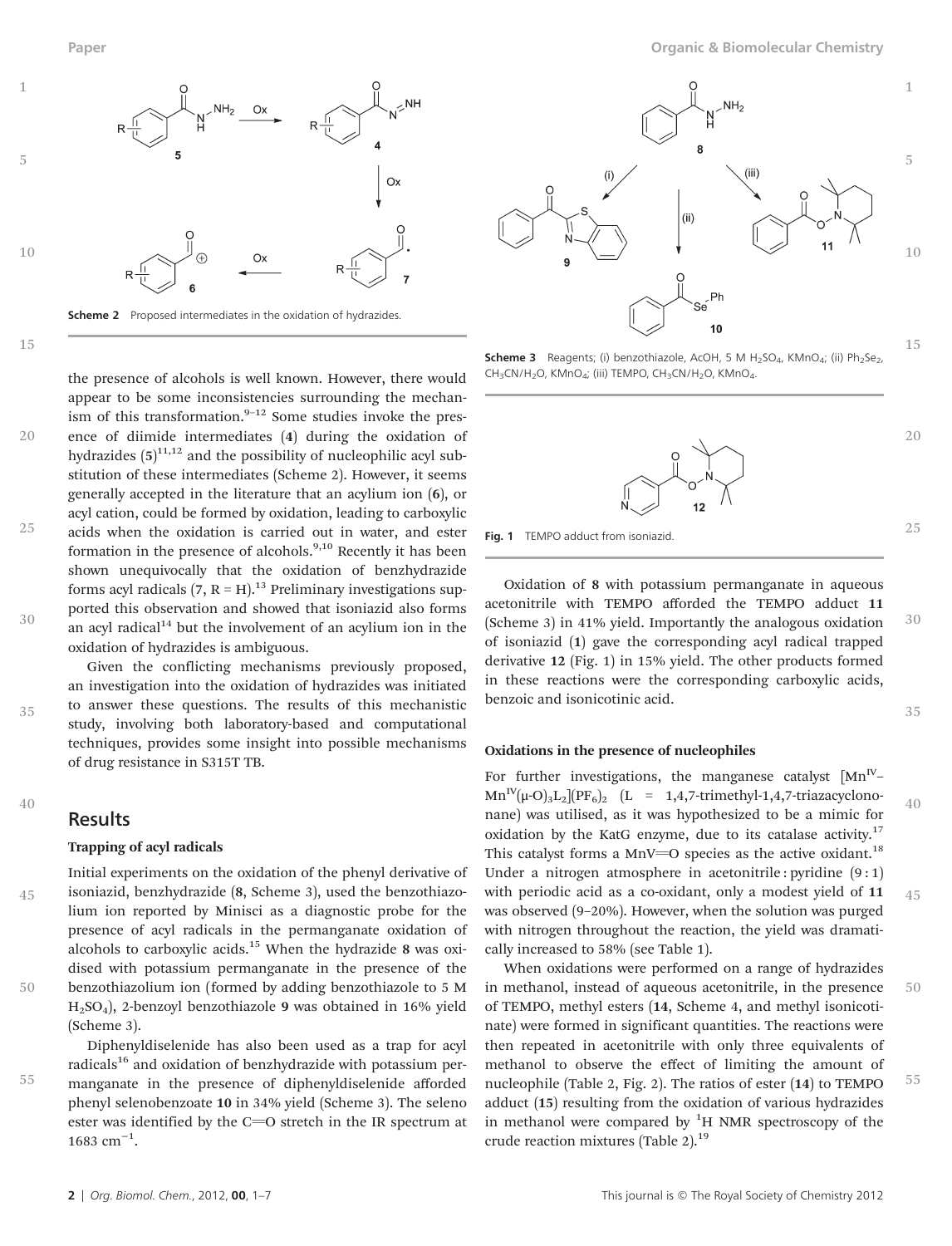Table 1 Oxidation of benzhydrazide (8) and isoniazid (1) in the presence of TEMPO

| Oxidant                                | Yield $(\%)$ 11 | Yield $(\%)$ 12 |
|----------------------------------------|-----------------|-----------------|
| $Mn(OAc)_{3}$                          | 20              | 9               |
| MnO <sub>2</sub>                       | 81              | 8               |
| $K_2MnO_4$                             | 67              | 10              |
| KMnO <sub>4</sub>                      | 41              | 15              |
| $(NH_4)_2Ce(NO_3)_6$                   | 25              |                 |
| $[Mn_2(\mu-O)_3L_2](PF_6)_2/H_2O_2^a$  | 35              | 14              |
| $[Mn_2(\mu-O)_3L_2](PF_6)_2/H_5IO_6^a$ | 21              | $58^b$          |
| $K_3[Fe(CN)_6]$                        | 84              | 20              |

 ${}^a$  L = 1,4,7-trimethylTACN.  ${}^b$  Nitrogen continuously bubbled through the reaction mixture.

15

30

1



**Scheme 4** Reagents; (i) TEMPO,  $[Mn_2(\mu-O)_3L_2(PF_6)_2/H_5IO_6]$ , solvent: MeOH or MeCN with 3 equiv. MeOH.

|  | Table 2 Ratio of non-radical to radical products (14:15) |  |  |  |  |
|--|----------------------------------------------------------|--|--|--|--|
|--|----------------------------------------------------------|--|--|--|--|

| Hydrazide                 | MeOH as solvent | 3 equiv. of MeOH |
|---------------------------|-----------------|------------------|
| Isoniazid                 | $6:1^a$         | $1:9^a$          |
| Benzhydrazide             | 1:1             | 1:8              |
| $p$ -Methoxybenzhydrazide | 4:1             | 1:9              |
| $p$ -Methylbenzhydrazide  | 2:1             | 1:8              |
| $p$ -Chlorobenzhydrazide  | 2:1             | 1:4              |
| m-Bromobenzhydrazide      | 4:1             | 1:2              |
| $m$ -Nitrobenzhydrazide   | 3:1             | 1:1              |
|                           |                 |                  |

<sup>a</sup> The ratio of methyl isonicotinate to TEMPO adduct 12 was measured.



Fig. 2 Hammett plot for ratio of products 15 : 14 vs. Hammett constant for oxidation in the presence of 3 equiv. of MeOH.



Scheme 5 Six-centred cyclic intermediate formed during the nucleophilic acyl substitution of the diimide 4.



Scheme 6 (i) Anisole (10 equiv.), ceric ammonium nitrate (4 equiv.), acetonitrile, N<sub>2</sub> bubbled through reaction mixture.



Scheme 7 Isodesmic scheme used for calculating Bond Dissociation Energies (BDE's) for acyl radical formation. 25

#### Attempted trapping of acylium ion

To investigate further the possibility of cation formation benzyhydrazide (8) and isoniazid (1) were oxidised in a non-nucleophilic solvent in the presence of anisole as a nucleophile. These reactions failed to yield any of the expected Friedel– Crafts product 16 (Scheme 6). 30

#### Computational analysis of acyl radical stability

Computational chemistry was utilised to investigate the bond dissociation enthalpy (BDE) of the various aryl radicals as a measure of radical stability. The calculations used the isodesmic reaction mechanism shown in Scheme 7 and were performed using the Gaussian03 $20$  software package. The level of theory chosen after benchmarking was MPWB1K/6-311 + G (2d,2p)//MPWB1K/6-31G(d) (see ESI† for full details). The calculations were performed for 15 different aromatic groups including those in Table 2. The resulting BDEs were close in value, within 10 kJ mol<sup>-1</sup>. The highest BDE value was 65.2 kJ mol<sup>-1</sup> for *p*-methylbenzaldehyde and the lowest 55.7 kJ mol<sup>-1</sup> for the m-nitrobenzaldehyde (full tables of BDE values and benchmarking available in ESI†). 40 45 50

#### **Discussion**

#### Acyl radical trapping

The formation of 2-benzoyl benzothiazole (9) from the oxidation of benzhydrazide (8) and trapping with the benzothiazolium ion (Scheme 3) supports the hypothesis that acyl 1

5

15

35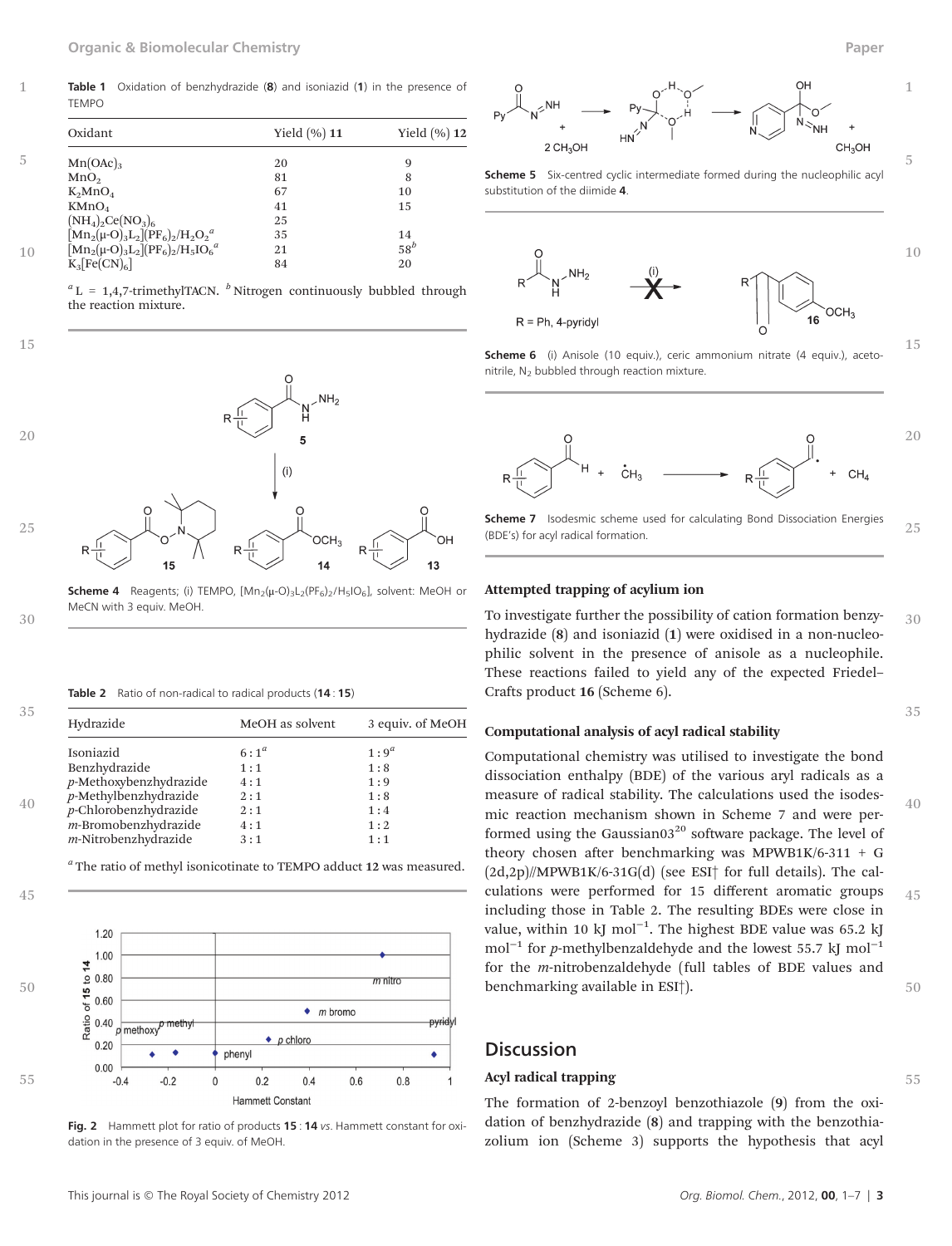5

20

25

30

35

40

45

1

5

 $10$ 

15

radicals are formed from oxidation of hydrazides. The ketone would not be formed by nucleophilic acyl substitution. The hypothesis that the isoniazid-NADH adduct 2 is formed by radical trapping with NAD<sup>+</sup>  $3^{21}$ , is also supported by the formation of 9 as both the benzothiazolium ion and NAD<sup>+</sup> are electron deficient heterocycles. However, no isonicotinoyl benzothiazole was observed in a similar oxidation of isoniazid. The formation of the phenyl selenobenzoate 10 upon oxidation of 8 in the presence of diphenyldiselenide is also consistent with formation of an acyl radical.<sup>16,22</sup> The corresponding seleno ester was not observed upon oxidation of isoniazid. Therefore, the common radical trap TEMPO, which reacts with carbon centred radicals at near diffusion control with a rate constant of  $1 \times 10^9$  M<sup>-1</sup> s<sup>-1</sup> at a temperature of 298 K,<sup>23</sup> was employed. 10 15

Oxidation of 8 with potassium permanganate and TEMPO afforded the TEMPO adduct 11 (Scheme 3). Importantly the oxidation of isoniazid gave the corresponding acyl radical trapped derivative 12. These products are the consequence of acyl radical generation (7, Scheme 2) and trapping, as supported by Braslau.<sup>13</sup> It was noted that the yields appeared to vary depending on the strength of the oxidant (Table 1, 8–84%). Significantly, these results suggest that acyl radicals are formed when either typical single electron oxidants (such as potassium ferricyanide) or potential two electron oxidants were used.<sup>24</sup>

The combination of the different radical trapping results support the hypothesis that an acyl radical is formed upon oxidation of isoniazid by the catalase peroxidise enzyme KatG.

The corresponding carboxylic acids, benzoic and isonicotinic acid, formed in these trapping reactions were previously believed to result from acylium ion formation (6, Scheme 2) followed by reaction with water. The small yields of 12 (compared to the corresponding benzoyl derivative 11) (Table 1) could indicate that the acyl radical from isoniazid is much less stable than that derived from benzhydrazide and oxidised further to the cation (6). However, it is possible that the carboxylic acids could also be formed by the trapping of an acyl radical with  $O_2$ .<sup>11,25</sup>

The manganese catalyst  $\left[\text{Mn}^{\text{IV}}-\text{Mn}^{\text{IV}}(\mu\text{-O})_{3}\text{L}_{2}\right](\text{PF}_6)_{2}$  (L = 1,4,7-trimethyl-1,4,7-triazacyclononane) was utilised for the majority of our experiments as the complex is a mimic for the oxygen evolving centre of photosystem II.<sup>17</sup> Thus it could generate a low concentration of oxygen in the presence of periodic acid.18,26 When the reaction solution was purged with nitrogen throughout the reaction, the yield of the radical product 12 was dramatically increased from 9–20% to 58% (See Table 1). One reason for this increased yield may be that purging the reaction mixture with nitrogen gas removes traces of oxygen. As a consequence this reduces the competing trapping of an acyl radical with  $O<sub>2</sub>$  to give the carboxylic acid (Scheme  $4$ ).<sup>25</sup> A such, 12 was now observed as the major product. These experiments demonstrate that, under the conditions described above, the major oxidation pathway most likely involves formation of the acyl radical (7, Scheme 2).

55

50

Competing nucleophilic acyl substitution

When oxidations were performed in methanol, instead of aqueous acetonitrile, methyl esters ( $14$  R = H, Scheme 4 and methyl isonicotinate) were significant products of reaction. It has been suggested in the literature that esters are formed from the trapping of an acylium ion (6, Scheme 2) by methanol.<sup>9,10</sup> However, our preliminary research indicated that ester formation occurs predominantly by nucleophilic acyl substitution of the diimide 4 (Scheme 2), the precursor to the acyl radical.<sup>14</sup>

The substitution of the diimide has been investigated recently using computational techniques and was found to proceed through a six centred cyclic intermediate involving at least two methanol molecules (Scheme 5). The transition state is substantially stabilised by the presence of additional solvent $25$  and is therefore a likely reaction pathway to ester formation.

While nucleophilic acyl substitution is clearly the dominant pathway in methanol, the amount of available nucleophile was reduced in repeat experiments to hinder this process in an attempt to favour acyl radical formation. As expected, acyl radical formation dominated with the reduced availability of methanol, and the TEMPO adducts 15 and 12 were then the major product. The apparent increase of radical formation when less nucleophile is available for reaction supports the hypothesis that esters are formed from a precursor to the acyl radical and not from further oxidation of the radical to an acylium ion. 20 25 30

The ratio of ester 14 to radical product 15 from the reduced methanol experiments increases with increasing electron withdrawing ability on the aryl ring. When the ratio is plotted against the corresponding Hammett constant the result is consistent with a nucleophilic acyl substitution mechanism for ester formation.28 Electron donation has little effect on the product ratio, with the methyl and methoxy benzhydrazides essentially having the same ratio of products as the parent benzhydrazide. 35

The Hammett constant for the pyridyl group predicts a 1 : 1 ratio similar to the nitro derivative but when methanol is limited, isoniazid (1) is less susceptible to nucleophilic acyl substitution than predicted. However, when isoniazid (1) is oxidised with methanol as the solvent, the methyl ester is the major product (Table 2). The contrasting experimental results are supported by calculations that predict that bulk solvent is required for the stabilisation of the transition state during nucleophilic acyl substitution of the diimide more for isoniazid than for other aryl hydrazides.<sup>27</sup> 40 45

50

#### Evidence against the formation of the acyl cation

Oxidation of benzyhydrazide or isoniazid in the presence of anisole as a nucleophile failed to yield any Friedel–Crafts product 16 that would be expected if an acylium ion were formed (Scheme 6). The acyl radical would have been formed under these conditions, as oxidation with ceric ammonium nitrate (Table 1) showed the presence of the acyl radical by the 55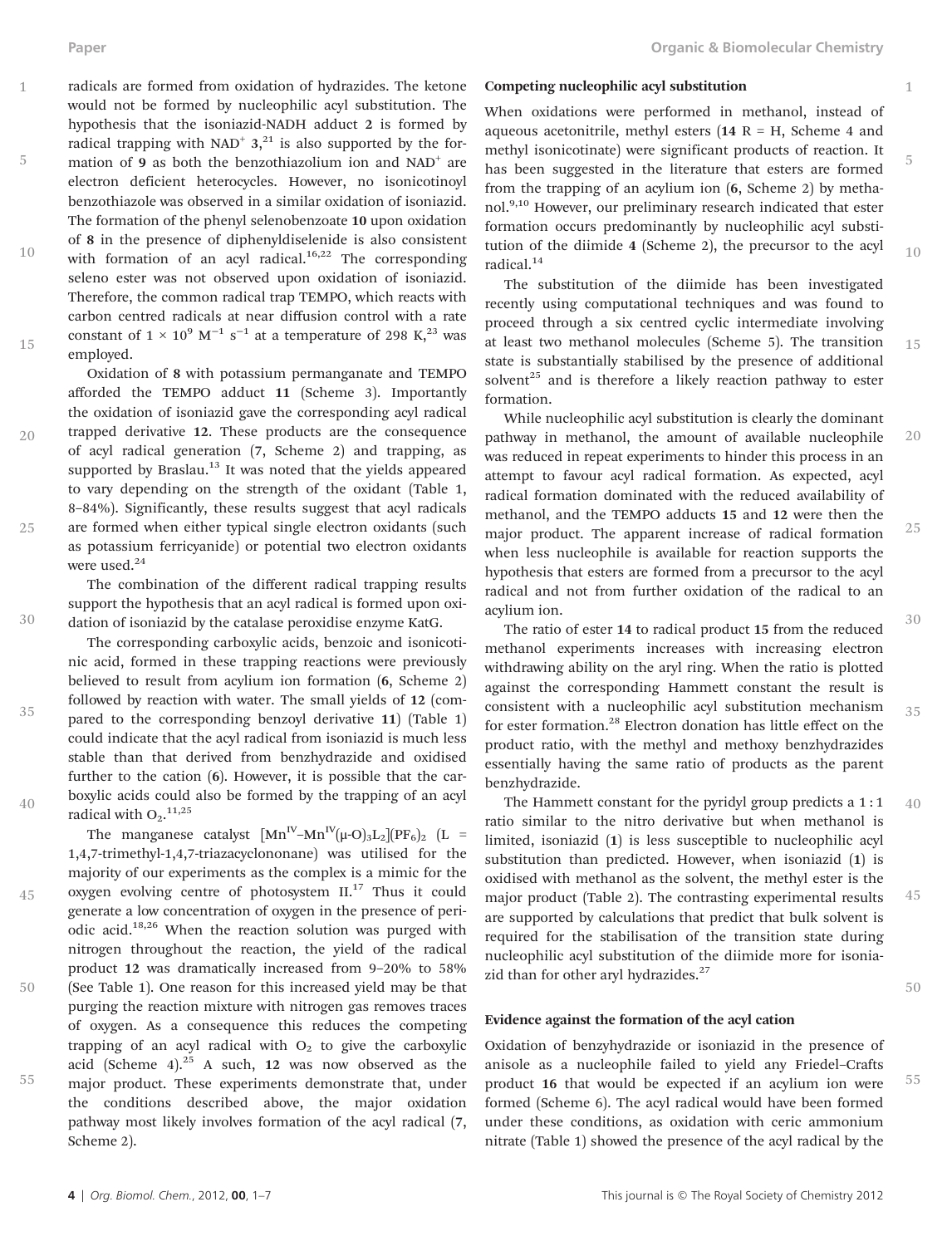- formation of the TEMPO adduct 11. The lack of addition product on the anisole ring is further supporting evidence that oxidation of the acyl radical to a cation is unlikely under these conditions.
- Cyclic voltammetry was utilised to investigate the oxidation of the radical to the cation, however the results were inconclusive. 5

#### Computational investigations into the stability of acyl radicals

To investigate the possibility that ester formation is related to radical stability, we turned to computational chemistry. Providing that the radicals are similar in nature, bond dissociation enthalpies (BDEs) can be used as a measure of radical stability, as they indicate the amount of energy required to homolyse the bond leading to the radicals in question.<sup>29</sup> The calculated BDEs for 15 different aromatic groups were close in value, within 10 kJ mol<sup>-1</sup>, indicating that the stability of the radical is not affected by the substitution on the aromatic ring. As metioned in the results, the highest BDE value was 65.2 kJ mol−<sup>1</sup> for p-methylbenzaldehyde and the lowest 55.7 kJ mol<sup>-1</sup> for the *m*-nitrobenzaldehyde (see ESI†). The formation of the ester is favoured by electron withdrawing group substitution on the aromatic ring (vide supra). Therefore, the similarity of radical stabilities supports the hypothesis that interception of a precursor to the radical is a more likely mechanism for ester formation than generation of an acylium ion. 10 15 20 25

#### Implications in understanding resistance 30

The determination of the mechanism of oxidation of isoniazid could assist in understanding why a single base pair mutation in the KatG enzyme in Mycobacterium tuberculosis confers resistance to isoniazid.<sup>8</sup> The secondary alcohol moiety in the threonine side chain may act as a hydrogen donor to the acyl radical hindering the reaction with NAD<sup>+</sup>. In addition, resistance may be caused by the mutation favouring the nucleophilic acyl substitution pathway in preference to radical formation. This competition is particularly relevant for isoniazid activation in an aqueous medium, where nucleophilic acyl substitution could inhibit the formation of the acyl radical.

45

35

40

1

#### **Conclusions**

55

50

The oxidation of hydrazides under different conditions has led to a greater understanding of the intermediates involved and their reactivity. We have demonstrated evidence for the formation of the acyl radical from the oxidation of hydrazides, in particular isoniazid, and that the diimide intermediate is susceptible to nucleophilic acyl substitution in polar aprotic media such as methanol. Isoniazid is particularly prone to this substitution pathway. These results are consistent with experimental details in the existing literature,  $9-12$  however we find no evidence for the further oxidation of the acyl radical to the acylium ion. On the balance of evidence provided by this work, we suggest that nucleophilic acyl substitution is likely to be the major mechanism operating during the facile formation of esters by the oxidation of hydrazides in the presence of alcohols in this and previous studies. 1

#### **Experimental**

See ESI† for general experimental details.

#### Oxidation of benzhydrazide in the presence of protonated benzothiazole

A 3 : 2 ratio of glacial acetic acid and 5 M sulphuric acid (2.5 mL) at 0 °C was degassed by bubbling  $N_{2(g)}$  through the solution for 15 min. To this was added 0.7 mmol benzothiazole (0.7 mmol) and benzhydrazide (4.5 mmol). Potassium permanganate (4.5 mmol) was added slowly and the solution stirred for 15 min. The reaction was quenched by the addition of water and sodium hydrogen carbonate and treated with potassium hydrogen sulphate, and sodium sulfite to reduce unreacted permanganate and manganese dioxide. The resulting solution was neutralized by the careful addition of sodium hydrogen carbonate and extracted with dichloromethane  $(3 \times 15 \text{ mL})$ . The combined extracts were dried and evaporated under reduced pressure to leave a yellow solid which was purified by column chromatography (silica gel; eluent 15% ethyl acetate in hexanes) to give a mixture of 2-benzoylbenzothiazole (9) and benzoic anhydride. This mixture was dissolved in ethanol and stirred overnight with 2 M sodium hydroxide. The resulting solution was extracted with dichloromethane  $(3 \times 15 \text{ mL})$  and the combined extracts dried and evaporated under reduced pressure to give 9 (16% yield) as a white solid. The spectral data were consistent with that reported.30 15 20 25 30 35

#### Oxidation of benzhydrazide in the presence of diphenyldiselenide

A mixture of acetonitrile and water (4 : 1 ratio, 5 mL) was degassed by bubbling  $N_{2(g)}$  through it for 10 min. Benzhydrazide (2.1 mmol) and diphenyl diselenide (0.3 mmol) were added followed by the slow addition of solid potassium permanganate (2.1 mmol). The resulting mixture was stirred for 15 min and the reaction quenched by the addition of water, acidification with saturated potassium hydrogen sulfate solution and addition of solid sodium sulfite until a clear solution was obtained. The resulting solution was neutralised by the careful addition of sodium hydrogen carbonate, extracted with dichloromethane  $(3 \times 15 \text{ mL})$  and the combined extracts dried and evaporated under reduced pressure to yield a yellow solid which was purified by column chromatography (silica gel; eluent 10% ethyl acetate in hexanes) to give a mixture of phenylseleno ester 10 and diphenyl diselenide in a 4:1 ratio by <sup>1</sup>H NMR. This data was extrapolated to give a 34% yield of 10. 40 45 50 55

Spectral data were consistent with that previously reported.<sup>31</sup>

10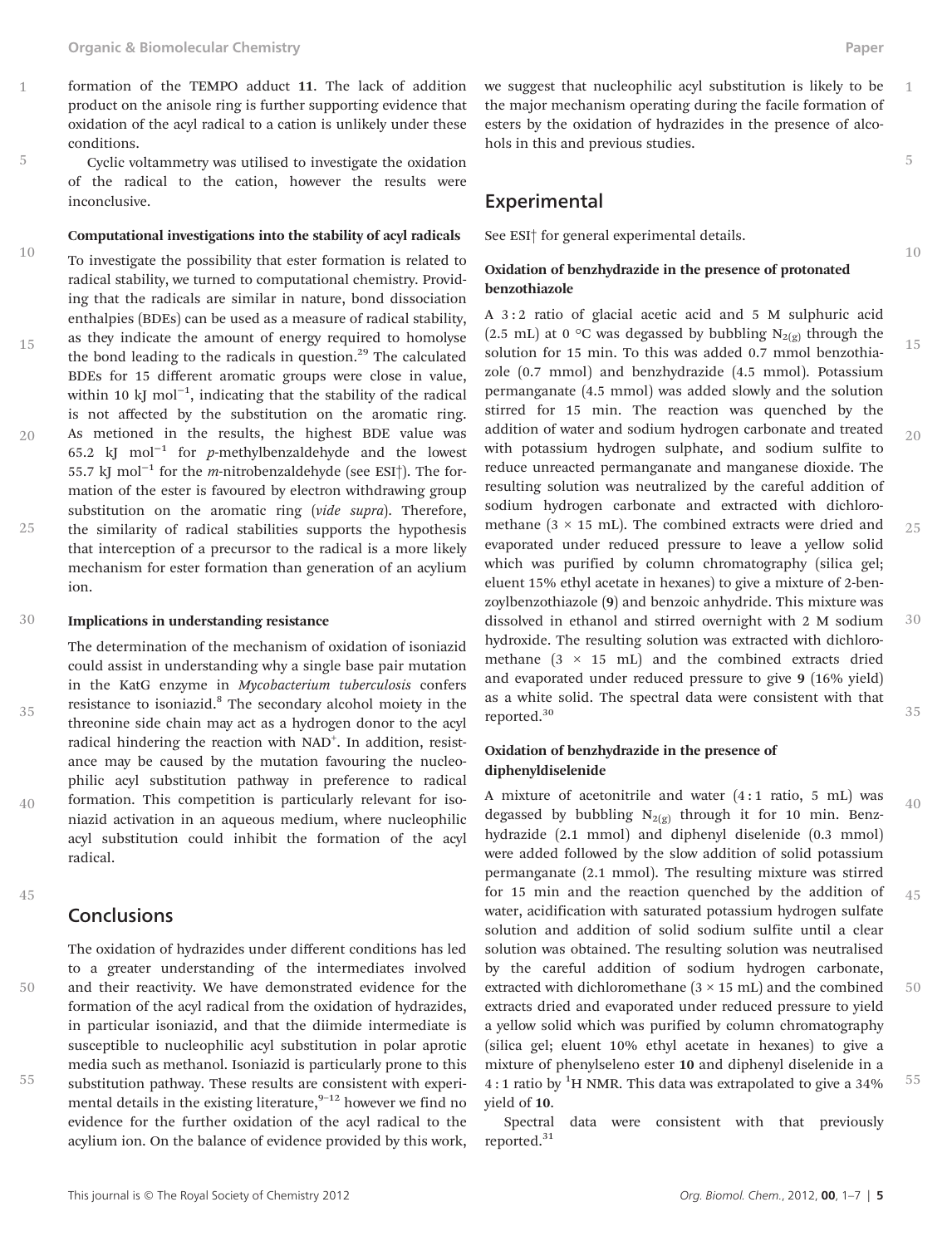5

45

#### General procedure for the oxidation of hydrazides in the presence of TEMPO

- TEMPO (62.5 mg, 0.4 mmol) was added to a solution of isoniazid (1) (164.5 mg, 1.2 mmol) in degassed (with  $N_{2(g)}$ ) aqueous acetonitrile  $(4:1 \text{ MeCN}:H_2O, 5 \text{ mL})$  at 0 °C. Potassium permanganate (190 mg, 1.2 mmol) was added in small portions and the solution stirred for 5 min before being
- warmed to room temperature. The reaction was quenched by 0.5 M potassium hydrogen sulphate (1 mL) and saturated sodium sulfite solution (1 mL). The mixture was made alkaline with sodium carbonate and extracted with dichloromethane  $(3 \times 20 \text{ mL})$ . The organic extract was dried and evaporated to give a solid which was passed through a short plug of silica gel 10
- using 20% ethyl acetate in hexanes to give 2,2,6,6-tetramethylpiperidino isonicotinate (12) as a clear solid in 41% yield. mp. 60–61 °C.  $\nu_{MAX}/cm^{-1}$  1755 (CO);  $\delta_H$ (acetone-D6) 1.10 (6H, s), 1.27 (6H, s), 1.42–1.77 (6H, m), 7.90 (2H, m), 8.80 (2H, m); 15
- $\delta_c$ (acetone-D6) 17.0, 21.0, 32.1, 39.2, 60.9, 123.7, 138.1, 149.7, 164.7; m/z (EI) 262.1682 (M<sup>+</sup> C<sub>15</sub>H<sub>22</sub>N<sub>2</sub>O<sub>2</sub> requires 262.1681) 262 (M<sup>+</sup> , 1%), 247 (84), 156 (32), 139 (13), 25 (65), 123 (100), 106 (50), 98 (27), 83 (76), 77 (37), 69 (60), 55 (76), 51 (31), 41 (50). 20
- 2,2,6,6-TETRAMETHYLPIPERIDINO BENZOATE  $(15, R = H)$ . Spectral data were consistent with that previously reported.<sup>16</sup> 25
	- 2,2,6,6-TETRAMETHYLPIPERIDINO <sup>P</sup>-METHYLBENZOATE (15, R = 4-CH<sub>3</sub>).  $\nu_{MAX}/cm^{-1}$  1742 (CO);  $\delta_H(CDCl_3)$  1.1-1.8 (18H, m),
- 7.3 (2H, d,  $J$  7), 8.0 (2H, d,  $J$  7);  $\delta$ c(CDCl<sub>3</sub>) 17.2, 21.1, 21.9, 32.2, 39.3, 60.6, 127.1, 129.4, 129.8, 143.7, 166.7; m/z (EI) 275.1883  $(M^+ \ C_{17}H_{25}NO_2 \text{ requires } 275.1885)$  275  $(M^+, 1\%)$ 260 (15), 136 (5), 120 (12), 119 (100), 91 (17), 83 (5), 69 (5), 55 (7), 41 (4). 30
- 2,2,6,6-TETRAMETHYLPIPERIDINO P-CHLOROBENZOATE  $(15, R = 4$ -Cl.  $\nu_{\text{MAX}}/\text{cm}^{-1}$  1752 (CO);  $\delta_{\text{H}}(\text{CDCl}_3)$  1.1–1.8 (18H, m), 7.40 (2H, m), 8.00 (2H, m);  $\delta_C(CDCl_3)$  17.2, 21, 32.2, 39.3, 60.7, 128.3, 129.0, 131.2, 139.5, 165.8;  $m/z$  (EI) 295.1331 (M<sup>+</sup> C<sub>16</sub>H<sub>22</sub><sup>35</sup>- $CINO<sub>4</sub>$  requires 295.1339) 295  $(M<sup>+</sup>, 4%)$ , 280 (50), 245 (6), 199 (4), 156 (12), 139 (100), 125 (12), 111 (15), 89 (5), 75 (8), 69 (8), 55 (10), 41 (5). 35 40

2,2,6,6-TETRAMETHYLPIPERIDINO M-BROMOBENZOATE  $(15, R = 3-BR)$ .  $\nu_{\text{MAX}}/\text{cm}^{-1}$  1749 (CO);  $\delta_{\text{H}}(\text{CDCl}_3)$  1.1–1.8 (18H, m), 7.30 (2H, m), 7.70 (1H, m), 8.00 (1H, m), 8.2 (1H, m);  $\delta_C(CDCl_3)$  17.2, 21.1, 32.2, 39.3, 60.8, 122.8, 128.4, 130.3, 131.9, 132.7, 136.1, 165.4;  $m/z$  (EI) 339.0823 (M<sup>+</sup> C<sub>16</sub>H<sub>22</sub><sup>79</sup>BrNO<sub>4</sub> requires 339.0834)

341 (M+ , 1%), 324 (58), 183 (100), 156 (19), 124 (10), 76 (11), 69 (20), 55 (38), 41 (17).

2,2,6,6-TETRAMETHYLPIPERIDINO M-NITROBENZOATE  $(15, R = 3-NO<sub>2</sub>)$ .  $\nu_{\text{MAX}}/\text{cm}^{-1}$  1752 (CO), 1534, 1351;  $\delta_{\text{H}}(\text{CDCl}_3)$  1.1–1.8 (18H, m), 7.70 (1H, t,  $J$  7), 8.40 (2H, m), 8.80 (1H, s);  $\delta$ <sub>C</sub>(CDCl<sub>3</sub>) 16.9, 20.9, 32.0, 39.1, 60.7, 124.4, 127.4, 129.8, 131.5, 135.3, 148.3, 164.4;  $m/z$  (EI) 306.1578 (M<sup>+</sup> C<sub>16</sub>H<sub>25</sub>N<sub>2</sub>O<sub>4</sub> requires 306.1759) 306 (M<sup>+</sup>, 1%), 291 (100), 167 (12), 156 (37), 150 (36), 123 (20), 104 (7), 69 (24), 55 (42), 41 (50). 50 55

> $2,2,6,6$ -TETRAMETHYLPIPERIDINO P-METHOXYBENZOATE  $(15, R$ 4-OCH3). Spectral data were consistent with that previously reported.32

1

15

#### General procedure for competitive trapping – methanol as solvent

To degassed  $(N_{2(g)})$  methanol (5 mL) was added TEMPO (62.5 mg, 0.4 mmol), isoniazid (54.9 mg, 0.4 mmol) and Mn catalyst  $([Mn^{IV}-Mn^{IV}(\mu-O)_3L_2][PF_6)_2$  (L = 1,4,7-trimethyl-1,4,7triazacyclononane)) (5 mg,  $6 \times 10^{-3}$  mmol, 1.6 mol%). Periodic acid (180 mg, 0.8 mmol) was added slowly and the reaction mixture stirred for a further 15 min. The solvent was removed and the reaction worked up as previously described. The resulting ratio of methyl ester 14 to TEMPO ester 15 was determined by <sup>1</sup>H NMR integration. 5  $10$ 

#### General procedure for competitive trapping – acetonitrile as solvent

To a solution of Mn catalyst  $([Mn^{IV}-Mn^{IV}(\mu O)_3L_2](PF_6)_2$  (L = 1,4,7-trimethyl-1,4,7-triazacyclononane)) (5 mg,  $6 \times 10^{-3}$  mmol, 1.6 mol%) in degassed  $(N_{2(g)})$  acetonitrile (4.5 mL) and pyridine (0.5 mL), was added TEMPO (62.5 mg, 0.4 mmol), methanol (50 μL, 1.2 mmol) and isoniazid (54.9 mg, 0.4 mmol). To this was added slowly periodic acid (180 mg, 0.8 mmol, in 1 mL 25% pyridine in acetonitrile) and the reaction mixture stirred for a further 15 min. The solvent was removed and the reaction worked up as previously described. The resulting ratio of methyl ester to TEMPO ester was found by <sup>1</sup>H NMR integration. 20 25

#### Procedure for attempted acyl cation trapping

A solution of anisole (500 mg, 4.6 mmol) in 4.5 mL acetonitrile was degassed by bubbling  $N_{2(g)}$  through the solution for 10 min. Light was excluded from the reaction and benzhydrazide (0.46 mmol) and ceric ammonium nitrate (1.62 mmol) were added and the mixture was stirred for 3.5 h. Water was added and the solution made alkaline by addition of solid sodium hydrogen carbonate followed by extraction with dichloromethane ( $3 \times 20$  mL). The extracts were dried and solvent removed under reduced pressure to give a red residue. GCMS analysis showed no ketone formation, only nitroanisole. 30 35 40

Support of the Australian Research Council through the Centres of Excellence Program is gratefully acknowledged. JAS thanks the University of Tasmania for support through the IRGS program. RIJA thanks the University and the Australian Government for an APA and the ARC Centre of Excellence for Free Radical Chemistry and Biotechnology for a scholarship top-up and research support. We thank NCI and TPAC for computer time. 45

### Notes and references

- 1 A. M. Rouhi, Chem. Eng. News, 1999, 77, 52–69.
- 2 B. R. Bloom and C. J. Murray, Science, 1992, 257, 1055– 1064.
- 3 A. Quemard, J. C. Sacchettini, A. Dessen, C. Vilcheze, R. Bittman, W. R. Jacobs Jr. and J. S. Blanchard, Biochemistry, 1995, 34, 8235–8241.

50